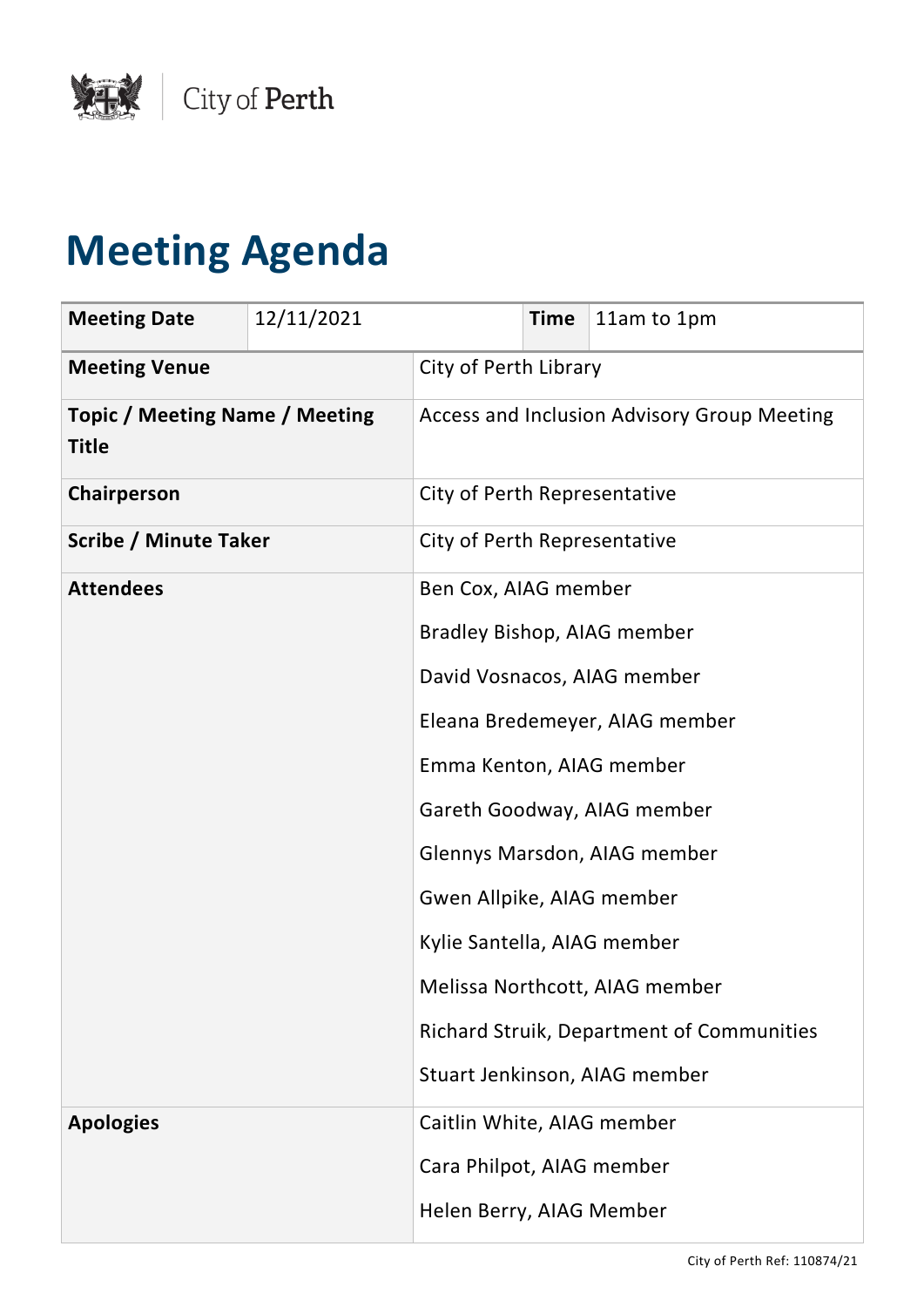|                     | Nobuo Hara, AIAG Member |
|---------------------|-------------------------|
| <b>Interpreters</b> |                         |

## **Agenda Items**

| 1. | <b>Welcome, Acknowledgement to Country</b>                   | 11.00 |
|----|--------------------------------------------------------------|-------|
|    |                                                              |       |
| 2. | Follow up of actions from September meeting                  | 11.05 |
|    |                                                              |       |
| 3. | <b>Agenda Items for Discussion</b>                           | 11.15 |
|    | 3.1 New Year's Eve and Nativity                              |       |
|    | City of Perth Representatives                                |       |
|    |                                                              |       |
|    | 3.2 Disability Services Update - Process for Reviewing DAIPs | 11.40 |
|    | Richard Struik - Department of Communities                   |       |
|    |                                                              |       |
|    | 3.3 City of Perth Library - Access and Inclusion Commitment  | 11.50 |
|    | City of Perth Representative                                 |       |
|    |                                                              |       |
| 4. | Lunch                                                        | 12:00 |
|    |                                                              |       |
| 5. | <b>Agenda Items for Discussion (continued)</b>               |       |
|    | 5.1 Access in City Toilets                                   | 12.05 |
|    | City of Perth Representative                                 |       |
|    |                                                              |       |
|    | 5.2 International Day of People with Disability              | 12.25 |
|    | City of Perth Representative                                 |       |